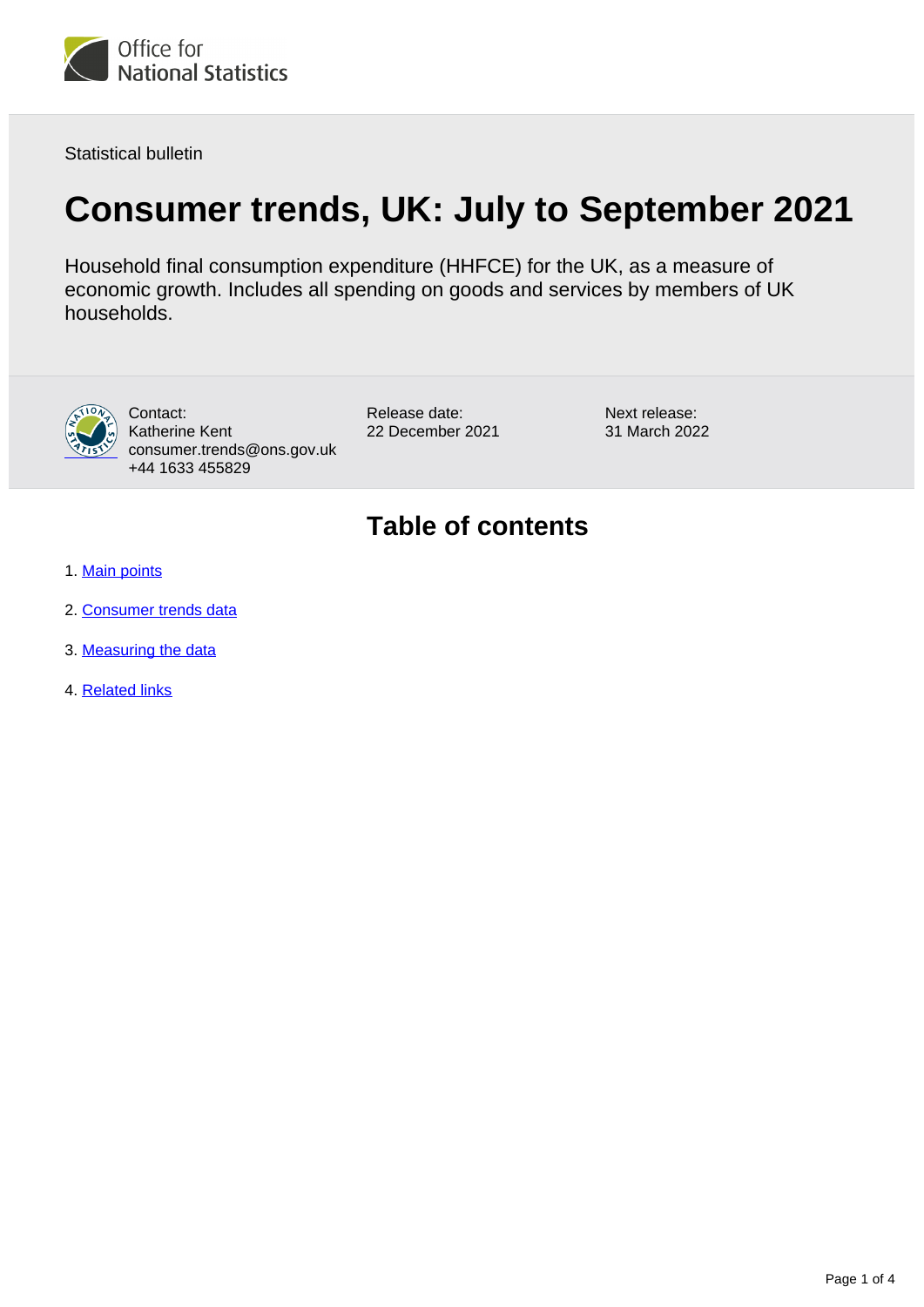## <span id="page-1-0"></span>**1 . Main points**

- In Quarter 3 (Jul to Sept) 2021, household spending growth (adjusted for inflation) was positive 2.7% compared with Quarter 2 (Apr to June) 2021. When compared with Quarter 3 (Jul to Sept) 2020, household spending increased by positive 5.3%.
- When compared with Quarter 2 2021 the largest positive contribution to growth was from restaurants and hotels, which increased by positive 38.1%.
- When compared with Quarter 4 (Oct to Dec) 2019, which was before the coronavirus (COVID-19) pandemic, household spending decreased by negative 2.1%.

### <span id="page-1-1"></span>**2 . Consumer trends data**

[Consumer trends: current price, not seasonally adjusted](https://www.ons.gov.uk/economy/nationalaccounts/satelliteaccounts/datasets/consumertrendscurrentpricenotseasonallyadjusted)

Dataset | Released 22 December 2021 Quarterly and annual data on household expenditure in the UK, current price, not seasonally adjusted. Estimates are consistent with Blue Book 2021.

[Consumer trends: current price, seasonally adjusted](https://www.ons.gov.uk/economy/nationalaccounts/satelliteaccounts/datasets/consumertrendscurrentpriceseasonallyadjusted)

Dataset | Released 22 December 2021

Quarterly and annual data on household expenditure in the UK, current price, seasonally adjusted. Estimates are consistent with Blue Book 2021.

[Consumer trends: chained volume measure, not seasonally adjusted](https://www.ons.gov.uk/economy/nationalaccounts/satelliteaccounts/datasets/consumertrendschainedvolumemeasurenotseasonallyadjusted)

Dataset | Released 22 December 2021

Quarterly and annual data on household expenditure in the UK, chained volume measure, not seasonally adjusted. Estimates are consistent with Blue Book 2021.

[Consumer trends: chained volume measure, seasonally adjusted](https://www.ons.gov.uk/economy/nationalaccounts/satelliteaccounts/datasets/consumertrendschainedvolumemeasureseasonallyadjusted)

Dataset | Released 22 December 2021 Quarterly and annual data on household expenditure in the UK, chained volume measure, seasonally adjusted. Estimates are consistent with Blue Book 2021.

[Consumer trends: implied deflator, not seasonally adjusted](https://www.ons.gov.uk/economy/nationalaccounts/satelliteaccounts/datasets/consumertrendsimplieddeflatornotseasonallyadjusted)

Dataset | Released 22 December 2021 Quarterly and annual data on household expenditure in the UK, implied deflator, not seasonally adjusted. Estimates are consistent with Blue Book 2021.

[Consumer trends: implied deflator, seasonally adjusted](https://www.ons.gov.uk/economy/nationalaccounts/satelliteaccounts/datasets/consumertrendsimplieddeflatorseasonallyadjusted)

Dataset | Released 22 December 2021

Quarterly and annual data on household expenditure in the UK, implied deflator, seasonally adjusted. Estimates are consistent with Blue Book 2021.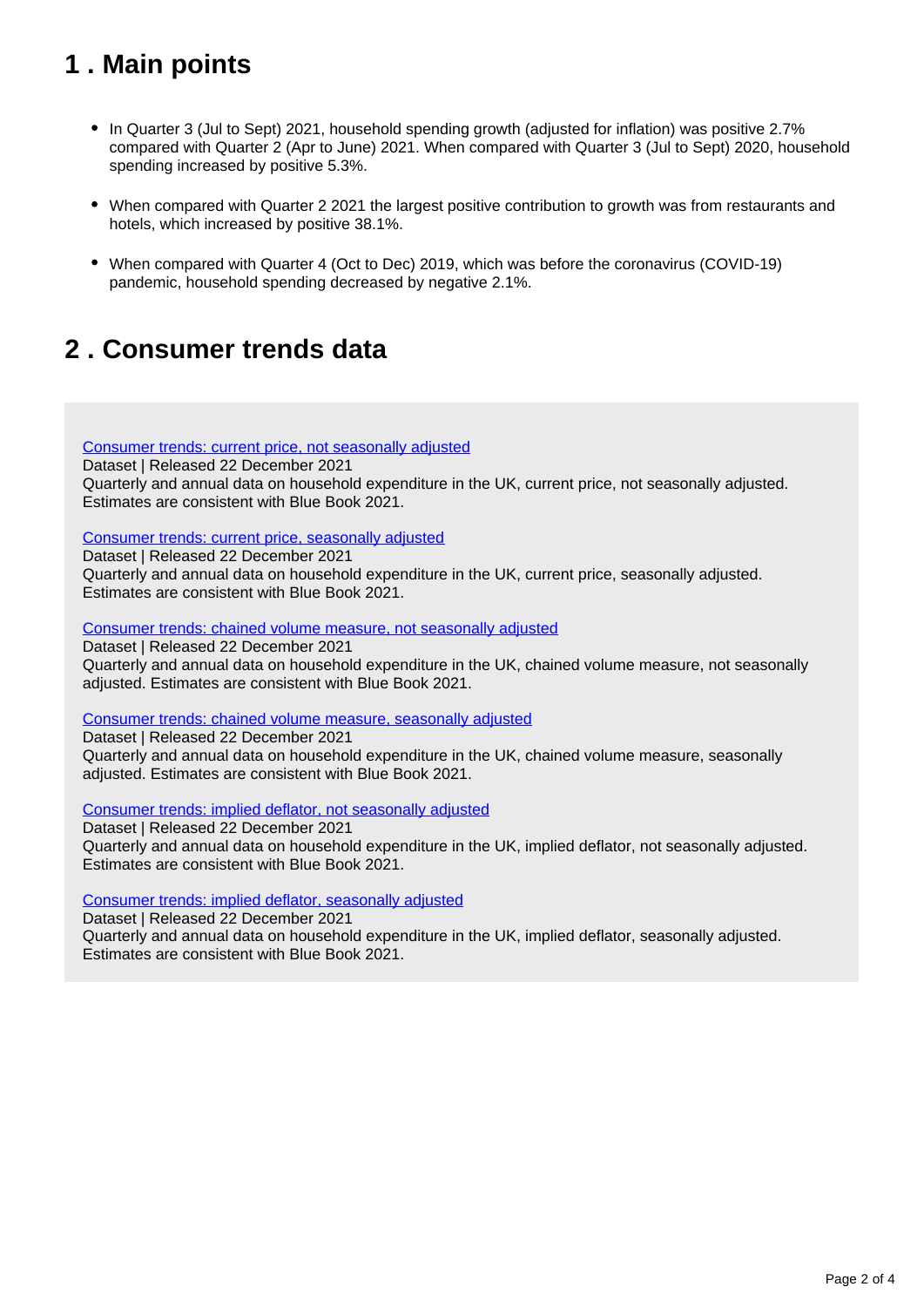### <span id="page-2-0"></span>**3 . Measuring the data**

The quarterly consumer trends data are typically published around 90 days after the end of the quarter.

This release contains data that are consistent with the UK National Accounts, The Blue Book: 2021, released on 29 October 2021. As such, data for all periods within this release are subject to revision in line with the [National](https://www.ons.gov.uk/methodology/methodologytopicsandstatisticalconcepts/revisions/revisionspoliciesforeconomicstatistics/nationalaccountsrevisionspolicyupdateddecember2017)  [Accounts Revisions Policy.](https://www.ons.gov.uk/methodology/methodologytopicsandstatisticalconcepts/revisions/revisionspoliciesforeconomicstatistics/nationalaccountsrevisionspolicyupdateddecember2017)

The Blue Book is the UK's annual compendium of national accounts data and incorporates a number of improvements to methods and sources into the UK's National Accounts. Details of improvements introduced in Bluebook 2021, which impact household expenditure and revisions to the previous publication, can be found in the [User guide to consumer trends.](https://www.ons.gov.uk/economy/nationalaccounts/satelliteaccounts/methodologies/consumertrendsuk)

The reference year and last base year for all chained volume measure estimates is 2019.

Further information on latest developments and changes implemented in Blue Book 2021 can be found in the article [Proposed changes to be implemented in blue book and pink book 2021](https://www.ons.gov.uk/economy/nationalaccounts/uksectoraccounts/articles/proposedchangestobeimplementedinbluebookandpinkbook2021/2021-02-01).

Household final consumption expenditure (HHFCE) includes spending on goods and services except for:

- buving or extending a house
- investment in valuables (for example, paintings and antiques)
- purchasing second-hand goods

Explanations for these exceptions and the related concepts are available in [Consumer trends guidance and](https://www.ons.gov.uk/economy/nationalaccounts/satelliteaccounts/qmis/consumertrendsqmi)  [methodology.](https://www.ons.gov.uk/economy/nationalaccounts/satelliteaccounts/qmis/consumertrendsqmi)

### **Quality**

More quality and methodology information on strengths, limitations, appropriate uses, and how the data were created is available in the [Consumer trends QMI.](https://www.ons.gov.uk/economy/nationalaccounts/satelliteaccounts/methodologies/consumertrendsqmi)

#### **More about economy, business and jobs**

- All ONS analysis, summarised in our [economy, business and jobs roundup.](https://www.ons.gov.uk/economy/economicoutputandproductivity/output/articles/ukeconomylatest/2021-01-25)
- Explore the latest trends in employment, prices and trade in our [economic dashboard.](https://www.ons.gov.uk/economy/nationalaccounts/articles/dashboardunderstandingtheukeconomy/2017-02-22)
- View [all economic data](https://www.ons.gov.uk/economy/datalist?filter=datasets).

### **Impact of the coronavirus (COVID 19)**

From Quarter 1 (Jan to Mar) 2020, estimates of household final consumption expenditure (HHFCE), along with other components of gross domestic product (GDP), are subject to more uncertainty than usual as a result of the challenges we faced in collecting the data under government-imposed public health restrictions. In the case of HHFCE, these challenges have been compounded by the suspension of data collection for the International [Passenger Survey \(IPS\)](https://www.ons.gov.uk/surveys/informationforhouseholdsandindividuals/householdandindividualsurveys/internationalpassengersurvey) between March 2020 and January 2021 and the temporary suspension of the Living Costs and Food survey (LCF) between March 16 and April 14 2020.